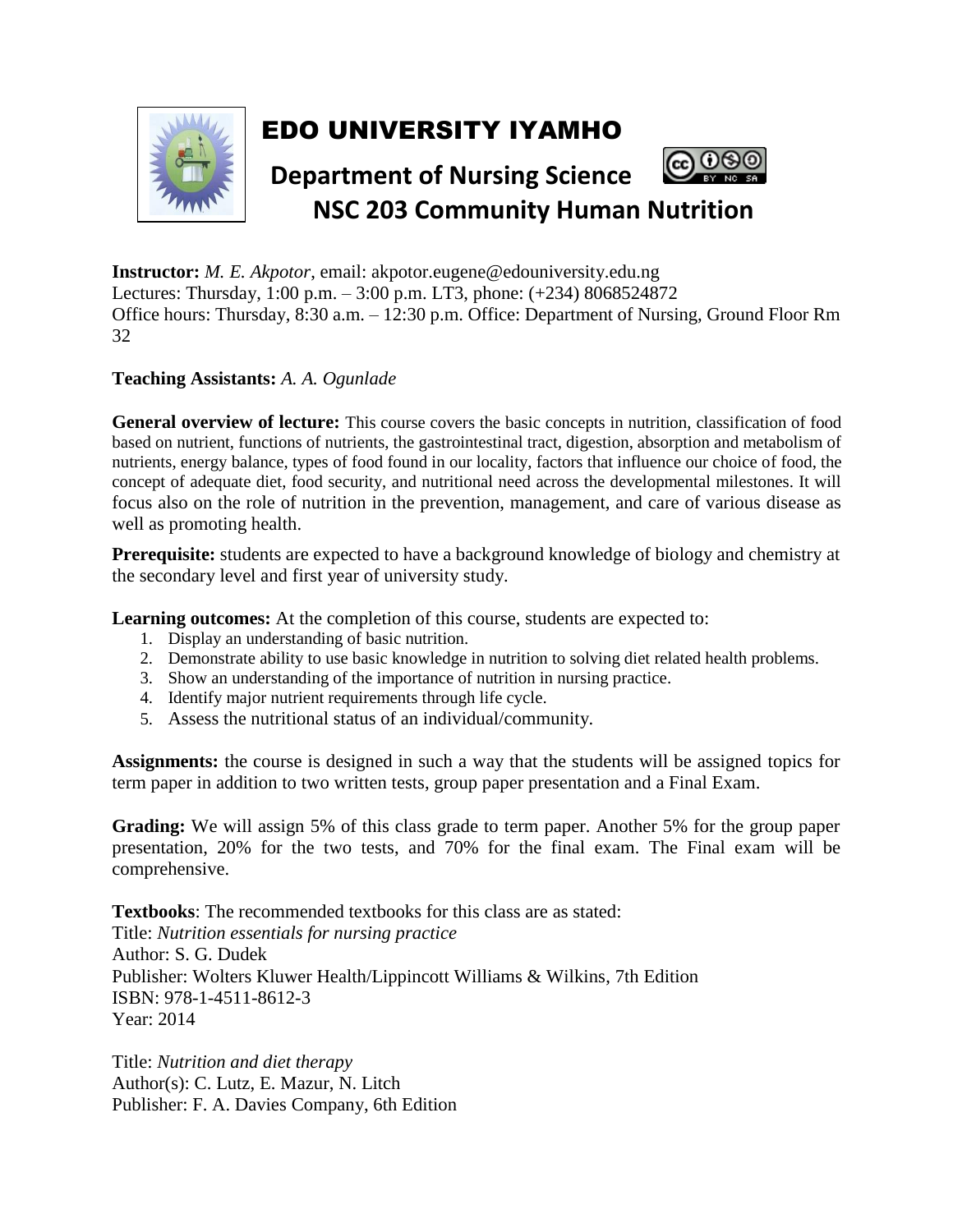ISBN: 978-0-8036-3718-4 Year: 2015

Title: *Nutrition for nursres*  Author(s): O. L. Oke, E. O. Ojofeitimi Publisher: Longman Group Ltd, 1st edition, Year: 1984

Title: *Nutrition and diet therapy* Author: R. A. Roth Publisher: Cengage Learning, 10th Edition ISBN: 13: 978-14354-8629-4 Year: 2011

## **Courseware: - NSC 203 – Human Nutrition**

The following documents outline the courseware for the course NSC 203- Human Nutrition. Much of this material is taken from recommended text books.

- **1:** Introduction to Human Nutrition.
	- i. Introduction and overview.
	- ii. Historical perspective of human nutrition.
	- iii. Definition of nutritional terms.
	- iv. Importance of nutrition to nursing.
- **2:** Classification of Nutrients/Foods.
	- v. Types, sources, functions, digestion, absorption, metabolism excretion of nutrients.
	- vi. Meat, milk, cereal, starchy, fruit/tuber and fruit/vegetable groups of food.
- **3:** Energy Balance, Nutrient and Recommended Daily Caloric Requirement.
	- vii. Introduction and definition.
	- viii. Calorie intake and output.
	- ix. Estimating total energy expenditure.
	- x. Evaluating weight status.
	- xi. Energy balance in health promotion.
	- xii. Dietary reference intake, recommended dietary allowances, estimated average requirement and estimated energy requirements.
- **4:** Food and Culture.
	- xiii. Food and culture.
	- xiv. Definition of terminologies in culture.
	- xv. The meaning of food.
	- xvi. The functions of food.
	- xvii. Cultural and religious food choices.
	- xviii. Factors influencing food habits.
- **5:** Food Management.
	- xix. Food quality, handling and presentation.
	- xx. Food purchasing and determinants of food purchasing.